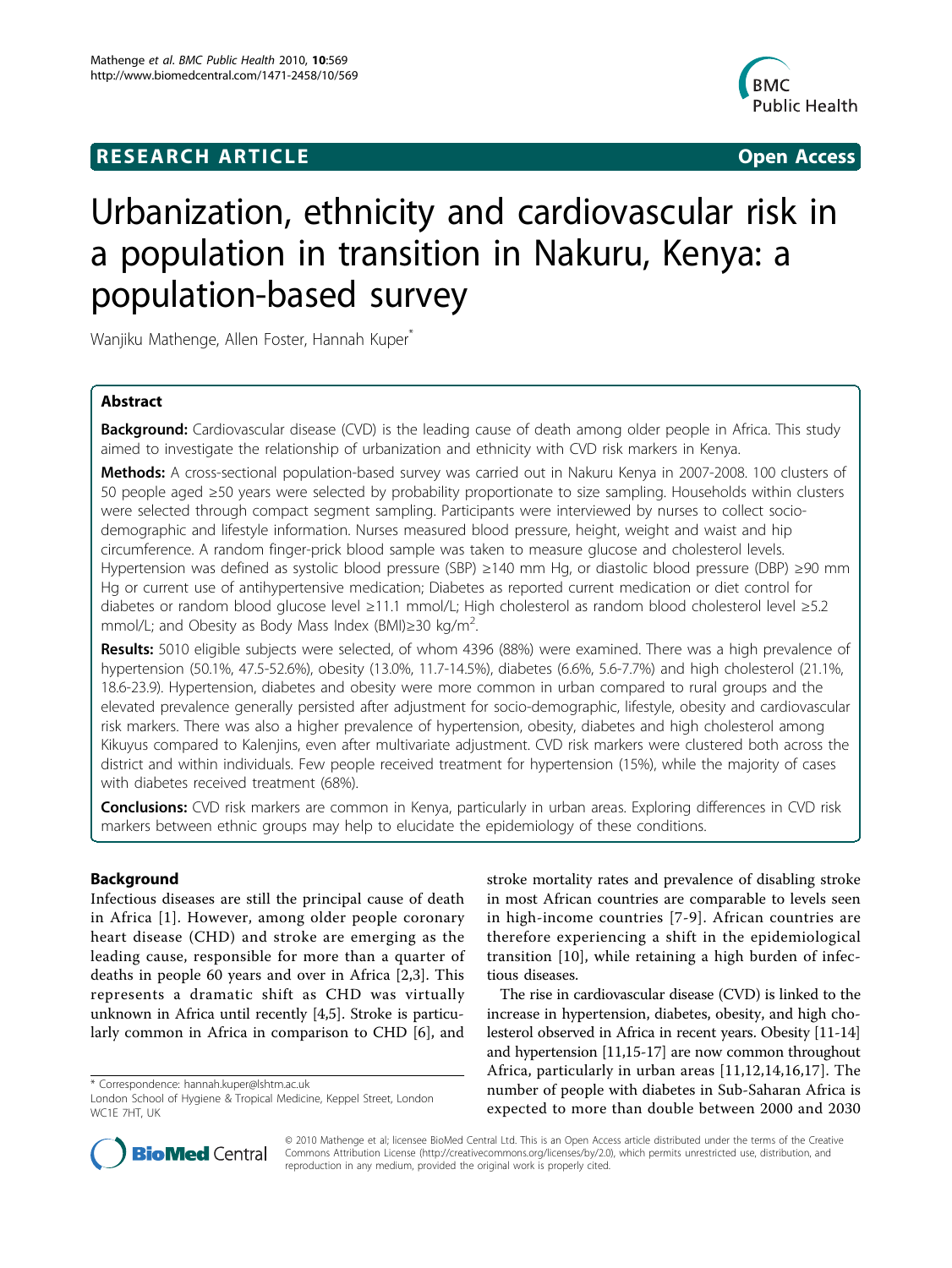[[18\]](#page-11-0), and diabetes is particularly common in urban areas [[19](#page-11-0)]. Urbanisation is therefore a key feature in the rise of CVD. Currently 40% of Africans live in urban areas [[20](#page-11-0)], and it is estimated that by 2030 half of Africans will live in urban areas. The Kenyan Luo Migration Study elegantly demonstrated the impact of rural-urban migration on CVD risk in Africa [[21](#page-11-0)]. Rural migrants to Nairobi experienced a rise in systolic and diastolic blood pressure after only one month of migration. In contrast, the effect of rural-urban migration on blood pressure was not observed in a recent study in Tanzania, even though physical activity levels fell and weight increased after migration [[22](#page-11-0)]. The discrepancy between the two studies may be because the rural-urban contrast in sodium intake was smaller in the Tanzanian compared to the Kenyan study (personal communication). The impact of ruralurban migration on health may therefore vary depending on setting.

People of African origin may be particularly vulnerable to hypertension. The prevalence of hypertension is high among people of African origin compared to Whites independent of BMI [[23-25\]](#page-11-0), and there is a younger age at onset in Africa [\[15](#page-11-0)] and among people of African descent [[26](#page-11-0)]. Although the same risk markers are largely responsible for myocardial infarction (MI) across the globe [[27](#page-11-0)], hypertension was associated with a higher MI risk in the Black African group than in the overall INTERHEART group [\[28\]](#page-11-0). There may also be greater difficulty in achieving control [[26\]](#page-11-0), and more aggressive presentation [\[26](#page-11-0),[29\]](#page-11-0) and progress [[28](#page-11-0)] of hypertension among people of African origin. This vulnerability may be due to lifestyle factors, but may also be influenced by ethnicity which varies widely within Africa and is linked to substantial heterogeneity in body composition [[14](#page-11-0)], which may exert important metabolic effects [[30\]](#page-11-0).

The aim of this study was to investigate the relationship of urbanization and ethnicity with the prevalence of obesity, hypertension, diabetes and high cholesterol in a study of elderly people in Nakuru district, Kenya.

## Methods

## Settings and population

Nakuru district has a population of 1.2 million, one third of which is urban. Nakuru is broadly representative of Kenya in terms of ethnic diversity and economic activities. The two dominant ethnic groups are Kikuyus and Kalenjins. The Kikuyu are related to other Bantuspeaking peoples of East Africa while Kalenjins are of Nilotic origin.

During Jan 2007- Dec 2008, a sample of 100 clusters of 50 people aged ≥50 years were selected across Nakuru district through probability proportionate to size sampling, using the electoral role as the sampling frame. Clusters were classed as "rural" or "urban" using

the classification of the district statistical office. Households were selected within clusters through modified compact segment sampling [[31\]](#page-11-0). The village leaders produced a sketch map of the polling area. The polling area was divided into segments each including approximately 50 people aged  $\geq$  50 years. One segment was chosen at random by drawing lots and all households in the segment were included in the sample sequentially, until 50 people aged ≥50 years were identified. If the segment did not include 50 people aged ≥50 years then another segment was chosen at random and sampling continued.

The enumeration team visited households, assisted by a village guide, and invited all eligible participants aged ≥50 years to the examination clinic which would be held at a convenient place in the cluster over the subsequent two days. Eligible participants were defined as those aged  $\geq 50$  years resident in the cluster (i.e. living there at least 6 months per year) who had slept in the house either the night before or were planning on sleeping in the house that night. If an eligible person was absent then the survey team revisited the household at least two times.

## Examination clinic

#### Interviews

Participants were interviewed by trained nurses. Information was collected on demographic data, education and assets (building materials of the house - type of walls, roof, floor and toilet; ownership of household assets - radio, TV, fridge, phone, cupboard, sofa set, sewing machine, table, bicycle and vehicle; animal ownership - cows, sheep/goats). People were asked whether their mother tongue was "Kikuyu", "Kalenjin" or other. For simplicity, people will be classified as "Kikuyu" and "Kalenjin" in the text. Information was also collected on health behaviour (smoking, alcohol use) and health status (diagnosis of diabetes or hypertension, family history and their treatment).

#### Physical examination

A nurse recorded the blood pressure of participants three times on the right arm of the participant, at least five minutes apart after an initial period of five minutes of rest using the Omron digital automatic monitor (model HEM907). A medium cuff size was used (to fit arms 22 to 32 cm). The average of the last two readings was used as the measures of systolic and diastolic blood pressure (to nearest 1 mm Hg). A random finger-prick blood sample was taken to measure glucose (Accutrend GC system) and cholesterol levels (Accutrend GC system). The technical data from the company asserts that precision is <3% for glucose and <5% for cholesterol [[32\]](#page-11-0). Weight was measured to the nearest kg using standard scales to the nearest 0.1 kg (Seca 761 scales) after the participant had removed all heavy clothing and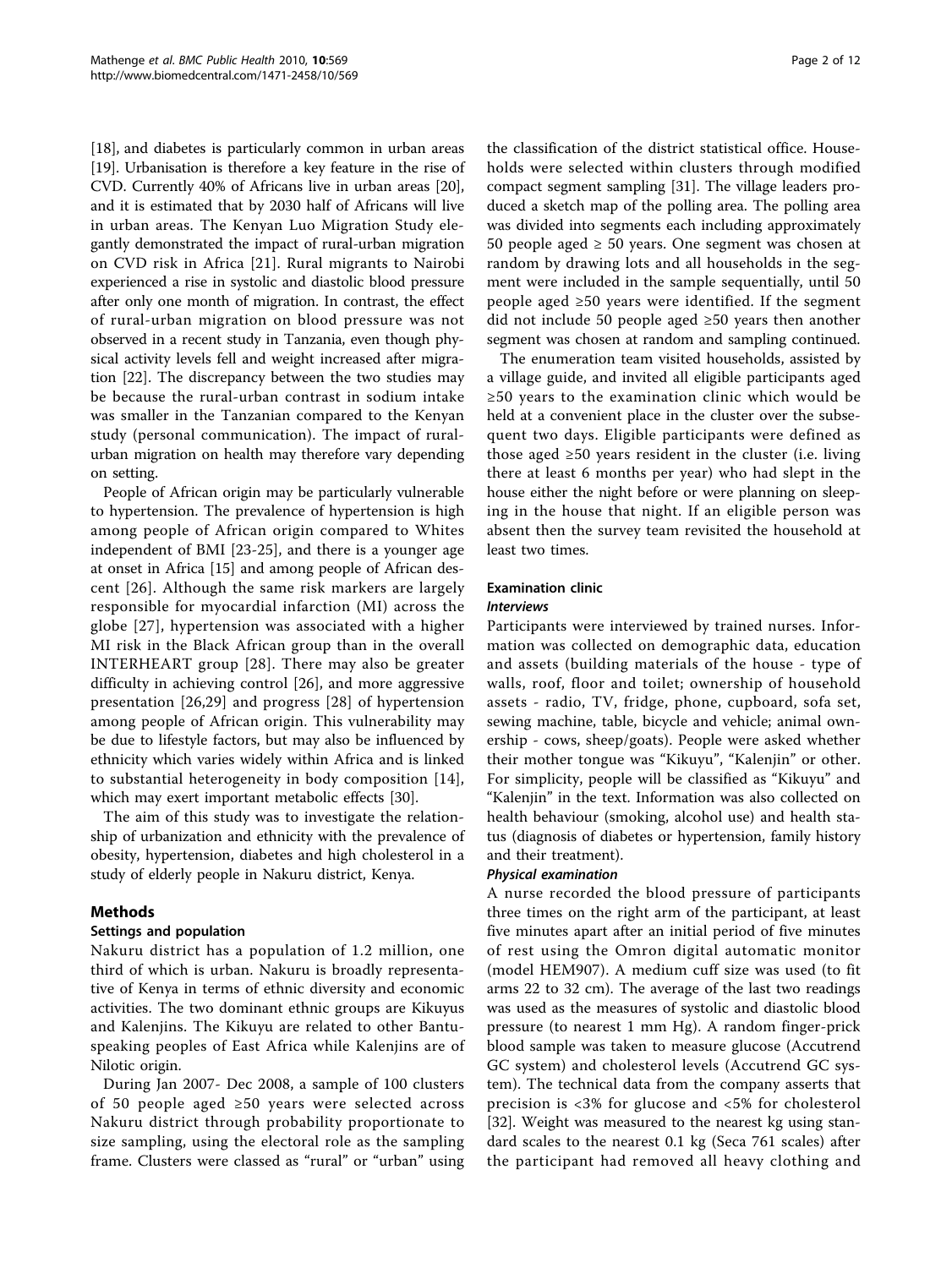shoes. Height was measured to the nearest cm while the participant stood without shoes using a standardized stadiometer (Leicester Height Measure). For weight and height the average of two readings was recorded. Waist and hip circumferences were measured with a tape. The waist circumference was measured at umbilicus level in mid-expiration to the nearest 0.1 cm. The hip circumference was measured at the point of largest gluteal circumference to the nearest 0.1 cm.

## **Training**

The examination team received three weeks of training. Inter observer variation (IOV) was assessed during the training weeks at the Nakuru Provincial General Hospital. IOV on anthropometric variables were done by repeat measuring of 50 subjects by the two nurses. The level of agreement required was to the nearest 1 cm for circumferences and height, and to the nearest 0.5 kg for weight. The staff were retrained or replaced if IOV scores indicated poor comparability (kappa < 0.5).

#### Statistical analysis

Statistical analyses were undertaken using the SAS statistical package (version 9.2). The four CVD risk markers considered were hypertension, diabetes, high cholesterol and obesity. Hypertension was defined as systolic blood pressure (SBP) was ≥140 mm Hg, or diastolic blood pressure (DBP) ≥90 mm Hg or current use of antihypertensive medication [[33\]](#page-11-0). Diabetes was defined as reported current medication (tablets or insulin) or diet control for diabetes or random blood glucose level ≥11.1 mmol/L [[34](#page-11-0)]. People were categorized as having high cholesterol if their random blood cholesterol level was ≥5.2 mmol/L [[35](#page-11-0)]. Obesity was defined as Body Mass Index (BMI)≥30 kg/m<sup>2</sup> [[36\]](#page-11-0). Prevalence estimates for the four CVD risk markers were calculated taking account of the design effect (DEFF) in estimating the confidence intervals. The DEFF was not taken into account for other analyses. A relative index of socioeconomic status (SES) was calculated based on building materials of the house, ownership of ten household assets and education status using principal components analysis [[37\]](#page-11-0). The derived index was divided into quartiles from poorest to least poor.

We assessed the association between rural-urban status and, in turn, hypertension, diabetes, high cholesterol and obesity through logistic regression models. The models were adjusted in turn for, a) for age (50-59, 60- 69, 70-79,  $\geq$ 80) and sex, b) age, sex and socio-demographic factors (SES score in quartiles), c) age, sex, BMI (<20, 20-25, >25-30, ≥30), waist hip ratio (WHR - in quartiles), smoking (current, former, never) and alcohol (current, former, never), d) age, sex, diabetes and high cholesterol (as appropriate) and e) fully adjusted model.

These models were repeated assessing the association between the four CVD markers and Kikuyu or Kalenjin ethnicity, adjusting for urban status in models b and e. We included an interaction factor in the logistic regression models for ethnicity to assess whether there was an interaction between ethnicity and urban status in the relationship with CVD risk markers. We assessed the proportion of people receiving medical treatment among people who were defined as "hypertensive", and attempted to identify predictors of treatment status through logistic regression models. This was repeated for people with diabetes.

We assessed whether the CVD risk markers were clustered geographically by calculating the DEFF for each of the variables. We assessed whether there was clustering of the CVD risk markers within individuals. To do this, we derived expected frequencies of co-occurrence of risk markers (hypertension, diabetes, high cholesterol and obesity) from none through to four risk markers by combining probabilities, assuming a binomial distribution and independence between them [[38](#page-11-0)]. We estimated observed to expected ratios for all participants and then separately for urban and rural groups and for Kikuyu and Kalenjin groups. We considered that there was clustering if the observed:expected ratios were high for no risk markers, low for one risk marker and high for three or more risk markers. We calculated chisquare statistics with 3 degrees of freedom to test the significance of the overall distribution of expected and observed counts within each group.

## Ethical approval

Ethical approval for this work was granted by the London School of Hygiene & Tropical Medicine and The Kenya Medical Research Institute Ethical Committee and Nakuru District Health Management Team. Informed consent was obtained from the subjects. All people with other treatable conditions were referred for appropriate treatment.

#### Results

We examined 4,396 (88%) of the 5,010 people invited. Among those examined 1,437 (33%) lived in urban and 2,959 (67%) in rural areas (Table [1\)](#page-3-0). Urban dwellers were younger, and had higher education levels and asset scores than rural dwellers. They were also more likely to be smokers and obese, than rural participants. Kikuyus made up 63% of the sample and Kalenjins 23% while the remaining 15% consisted of other language speakers. Kikuyus were more likely than Kalenjins to live in urban areas or to be female, and they had higher levels of education and higher SES scores. Kikuyus were less likely to be current smokers or consumers of alcohol. Kikuyus were significantly shorter yet heavier than Kalenjins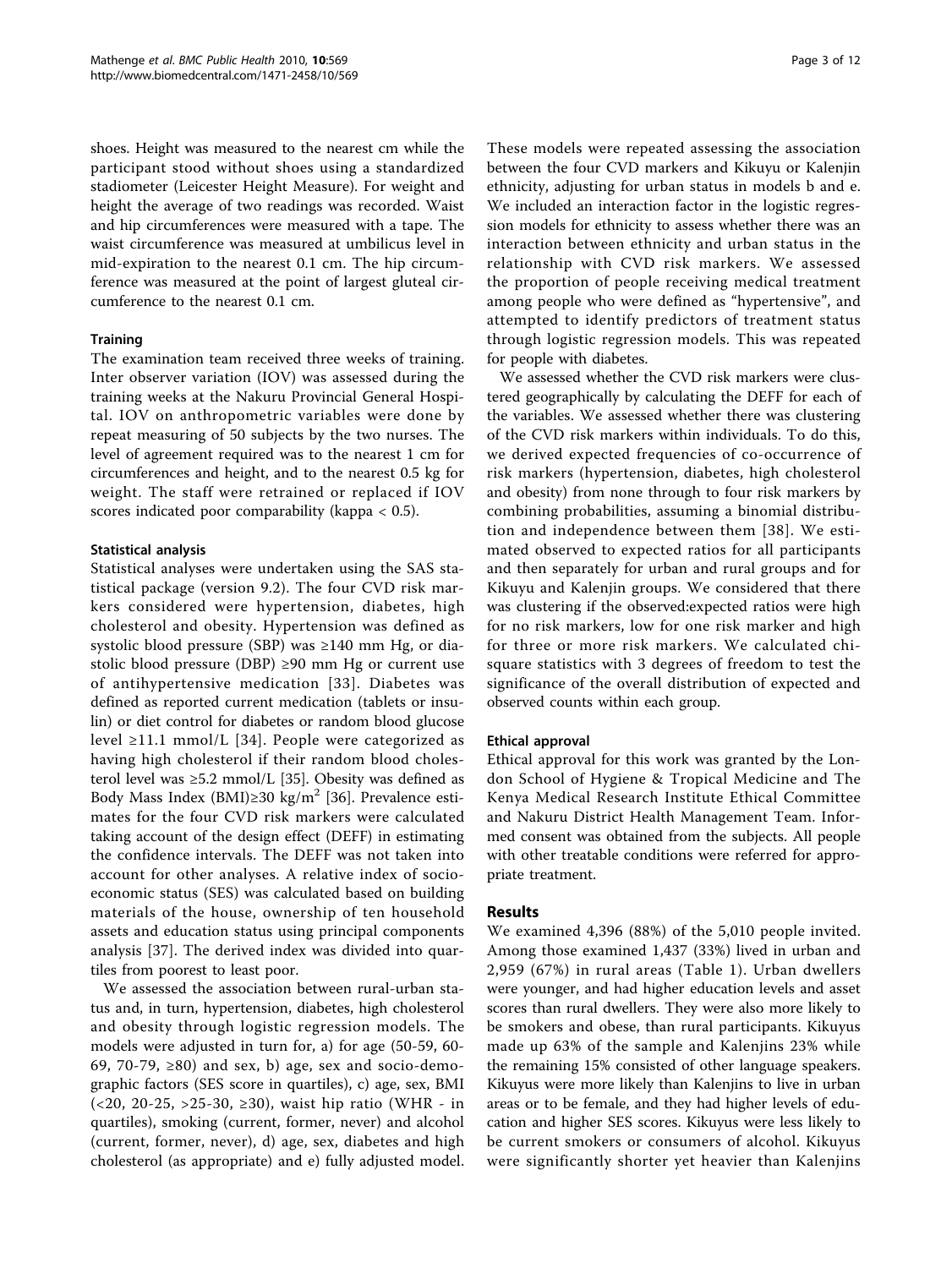|                | Urban<br>$(n = 1437)$ | Rural<br>$(n = 2959)$ | Age and sex adjusted<br>OR (95% CI) | Kikuyu<br>$(n = 2760)$ | Kalenjin<br>$(n = 1015)$ | Age and sex adjusted<br>OR (95% CI) |
|----------------|-----------------------|-----------------------|-------------------------------------|------------------------|--------------------------|-------------------------------------|
| Age            |                       |                       |                                     |                        |                          |                                     |
| 50-59          | 57%                   | 38%                   | Baseline                            | 40%                    | 40%                      | Baseline                            |
| 60-69          | 26%                   | 31%                   | $0.6$ $(0.5-0.7)$                   | 32%                    | 28%                      | $1.2(1.0-1.4)$                      |
| 70-79          | 11%                   | 20%                   | $0.4$ $(0.3-0.5)$                   | 17%                    | 20%                      | $0.9(0.7-1.1)$                      |
| $\geq 80$      | 6%                    | 11%                   | $0.4(0.3-0.5)$                      | 10%                    | 11%                      | $0.9(0.7-1.2)$                      |
| Sex            |                       |                       |                                     |                        |                          |                                     |
| Men            | 49%                   | 47%                   | Baseline                            | 44%                    | 53%                      | Baseline                            |
| Women          | 51%                   | 53%                   | $0.9$ $(0.8-1.0)$                   | 56%                    | 47%                      | $1.4(1.2-1.6)$                      |
| Language       |                       |                       |                                     |                        |                          |                                     |
| Kikuyu         | 65%                   | 62%                   | Baseline                            |                        |                          |                                     |
| Kalenjin       | 6%                    | 31%                   | $0.2$ (0.1-0.2)                     |                        |                          |                                     |
| Other          | 29%                   | 7%                    | $3.3(2.7-4.0)$                      |                        |                          |                                     |
| Urban          |                       |                       |                                     | 931 (34%)              | 84 (8%)                  | Baseline                            |
| Rural          |                       |                       |                                     | 1812 (66%)             | 924 (92%)                | $5.7$ $(4.5-7.2)$                   |
| Education      |                       |                       |                                     |                        |                          |                                     |
| Any            | 79%                   | 61%                   | $1.4(1.3-1.6)$                      | 71%                    | 51%                      | $1.9(1.7-2.1)$                      |
| None           | 21%                   | 39%                   | Baseline                            | 29%                    | 49%                      | Baseline                            |
| SES score      |                       |                       |                                     |                        |                          |                                     |
| 1 (poorest)    | 8%                    | 33%                   | Baseline                            | 20%                    | 44%                      | Baseline                            |
| $\overline{2}$ | 14%                   | 31%                   | $1.6(1.2-2.0)$                      | 26%                    | 27%                      | 2.4 (2.0-2.9)                       |
| 3              | 24%                   | 26%                   | $3.1(2.5-3.9)$                      | 27%                    | 20%                      | $3.4(2.8-4.2)$                      |
| 4 (richest)    | 54%                   | 11%                   | 16.7 (13.3-21.1)                    | 26%                    | 9%                       | 7.8 (6.0-10.2)                      |
| Smoking        |                       |                       |                                     |                        |                          |                                     |
| Never          | 70%                   | 70%                   | Baseline                            | 69%                    | 73%                      | Baseline                            |
| Current        | 7%                    | 8%                    | $1.4(1.1-1.8)$                      | 8%                     | 6%                       | $0.5(0.3-0.6)$                      |
| Former         | 23%                   | 22%                   | $1.1(0.9-1.3)$                      | 24%                    | 20%                      | $2.0(1.6-2.5)$                      |
| Alcohol        |                       |                       |                                     |                        |                          |                                     |
| Never          | 41%                   | 38%                   | Baseline                            | 45%                    | 23%                      | Baseline                            |
| Former         | 41%                   | 46%                   | $0.9(0.7-1.0)$                      | 44%                    | 49%                      | $0.4$ $(0.3-0.5)$                   |
| Current        | 18%                   | 17%                   | $0.9(0.7-1.1)$                      | 11%                    | 28%                      | $0.2$ (0.1-0.2)                     |
| BMI cat        |                       |                       |                                     |                        |                          |                                     |
| Underweight    | 8%                    | 17%                   | $0.7(0.5-0.9)$                      | 12%                    | 21%                      | $0.7$ (0.6-0.9)                     |
| Normal         | 41%                   | 54%                   | Baseline                            | 48%                    | 56%                      | Baseline                            |
| Overweight     | 30%                   | 19%                   | $2.1(1.7-2.4)$                      | 25%                    | 15%                      | $1.9(1.5-2.3)$                      |
| Obese          | 20%                   | 10%                   | $2.8$ $(2.3-3.5)$                   | 14%                    | 8%                       | $2.0(1.5-2.6)$                      |

<span id="page-3-0"></span>Table 1 Demographic characteristics and health behavior comparing urban and rural participants, and Kikuyus and Kalenjins

among both men (166 cm vs 168 cm, 64 kg vs 60 kg) and women (156 cm vs 158 cm, 62 kg vs 58 kg) and consequently had higher BMIs.

There was a high prevalence of hypertension (50.1%, 47.5-52.6%), obesity (13.0%, 11.7-14.5%), diabetes (6.6%, 5.6-7.7%) and high cholesterol (21.1%, 18.6-23.9%). Mean SBP and DBP were higher in urban than rural areas among both men and women (Table [2](#page-4-0)). Similarly, mean glucose and cholesterol levels and markers of obesity were higher in urban than rural men and this pattern was generally repeated among women. The prevalence of obesity generally fell sharply with age (Figure [1](#page-4-0)). The prevalence of hypertension increased steadily with age, and was consistently higher in urban than rural areas

(Figure [2\)](#page-5-0). The association between prevalence and age were less clear for the diabetes (Figure [3\)](#page-5-0) and high cholesterol (data not shown). Meanwhile, SBP increased with age while DBP decreased, and both remained higher for people from urban than rural areas across the age groups (Figure [4](#page-6-0)). Kikuyus had higher SBP than Kalenjins, but the differences were less clear for DBP (Table [3](#page-6-0)). Kikuyus also had higher levels of glucose, cholesterol, BMI and waist circumference but not of WHR. Kikuyus were more likely to be hypertensive, obese or diabetic in all age groups (Figure [5](#page-6-0), [6](#page-7-0), [7](#page-7-0), [8](#page-8-0)).

The odds of hypertension was higher in urban than rural groups after adjustment for age and sex (Odds ratio - OR = 1.7, 95% CI = 1.5-1.9) (Table [4](#page-8-0)). The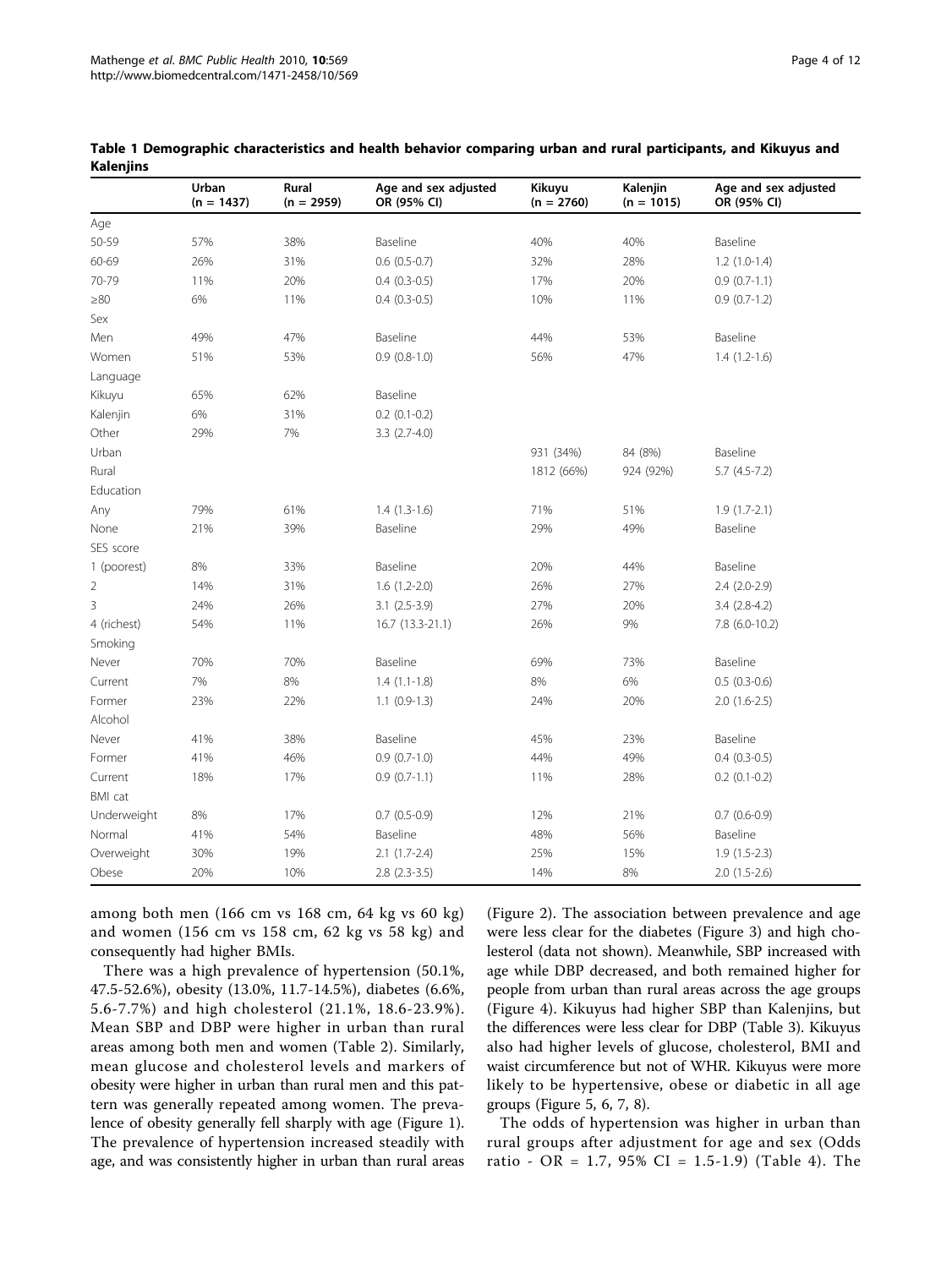|             | Urban-rural comparison |            |            |                      |                 |            |            |                      |  |  |
|-------------|------------------------|------------|------------|----------------------|-----------------|------------|------------|----------------------|--|--|
|             |                        |            | Men        |                      | Women           |            |            |                      |  |  |
|             | No. Urban/Rural        | Urban      | Rural      | Age adjusted p-value | No. Urban/Rural | Urban      | Rural      | Age adjusted p-value |  |  |
| Mean SBP    | 705/1395               | 143 (24)   | 140 (24)   | < 0.0001             | 726/1550        | 143 (26)   | 140(25)    | < 0.0001             |  |  |
| Mean DBP    | 705/1395               | 84 (14)    | 81 (13)    | < 0.0001             | 726/1550        | 86 (14)    | 83 (13)    | < 0.0001             |  |  |
| Glucose     | 692/1373               | 5.8(2.9)   | 4.8(2.0)   | < 0.0001             | 704/1527        | 5.7(2.8)   | 5.1(2.3)   | < 0.0001             |  |  |
| Cholesterol | 698/1342               | 4.5(0.9)   | 4.3(0.9)   | 0.0004               | 718/1514        | 4.8(0.9)   | 4.7(1.0)   | 0.08                 |  |  |
| BMI         | 700/1385               | 24(6)      | 22(4)      | < 0.0001             | 718/1543        | 27(6)      | 24(6)      | < 0.0001             |  |  |
| Waist       | 703/1390               | 92(13)     | 86 (11)    | < 0.0001             | 719/1546        | 96(13)     | 89 (13)    | < 0.0001             |  |  |
| <b>WHR</b>  | 703/1390               | 0.92(0.07) | 0.92(0.06) | 0.0009               | 718/1546        | 0.89(0.06) | 0.89(0.08) | 0.34                 |  |  |

<span id="page-4-0"></span>

| Table 2 Means (and standard error) of cardiovascular risk markers, by gender and urban-rural status |  |  |  |  |  |
|-----------------------------------------------------------------------------------------------------|--|--|--|--|--|
|-----------------------------------------------------------------------------------------------------|--|--|--|--|--|

association was weakened after adjustment for SES markers and for obesity, smoking and alcohol, but not after adjustment for diabetes and cholesterol. In the fully adjusted model the odds of hypertension remained higher among urban compared to rural dwellers (1.3, 1.1-1.5). People in urban areas were also more likely to have diabetes (2.3, 1.8-2.9). The increased odds was reduced after adjustment for socio-demographic variables, though adjustment for other CVD risk markers had less effect. In the fully adjusted model the odds of diabetes was no longer elevated in urban compared to rural participants (1.3, 0.9-1.7). No clear association was apparent between the odds of high cholesterol and urban status. The pattern for the association between obesity and urban residence was similar to that for diabetes.

The odds of hypertension was higher among Kikuyus compared to Kalenjins (1.6, 1.4-1.8) (Table [5\)](#page-8-0). The association persisted after adjustment for socio-demographic variables and other CVD risk markers (1.4, 1.2-1.7). Similarly, Kikuyus were more likely to have diabetes and high cholesterol, and these associations were not fully explained by adjustment for potential confounders. Kikuyus were more likely to be obese compared to Kalenjin, but not in models adjustment for SES and urban status. For all four risk markers, the biggest change in the association occurred after adjustment for SES and urban status.

There was no interaction between urban status and ethnicity for these conditions after adjustment for age and sex (data not shown).

There was substantial variation in the prevalence of hypertension (range 17-77% (DEFF = 2.9) diabetes  $(range = 0-26%; DEF = 1.8)$ , high cholesterol (range 0-51.2%, DEFF = 4.3) and obesity (range 0-40%, DEFF = 1.8) between clusters. The variation was similar in rural and urban areas and among Kikuyus and Kalenjins.

Few people had 3-4 (4.5%) or 2 (18.5%) risk markers and the vast majority of the population had no (37.0%) or one (40.1%) risk marker (Table [6](#page-9-0)). Generally rural dwellers and Kalenjins had fewer risk factors than urban dwellers and Kikuyus. There was a greater than expected

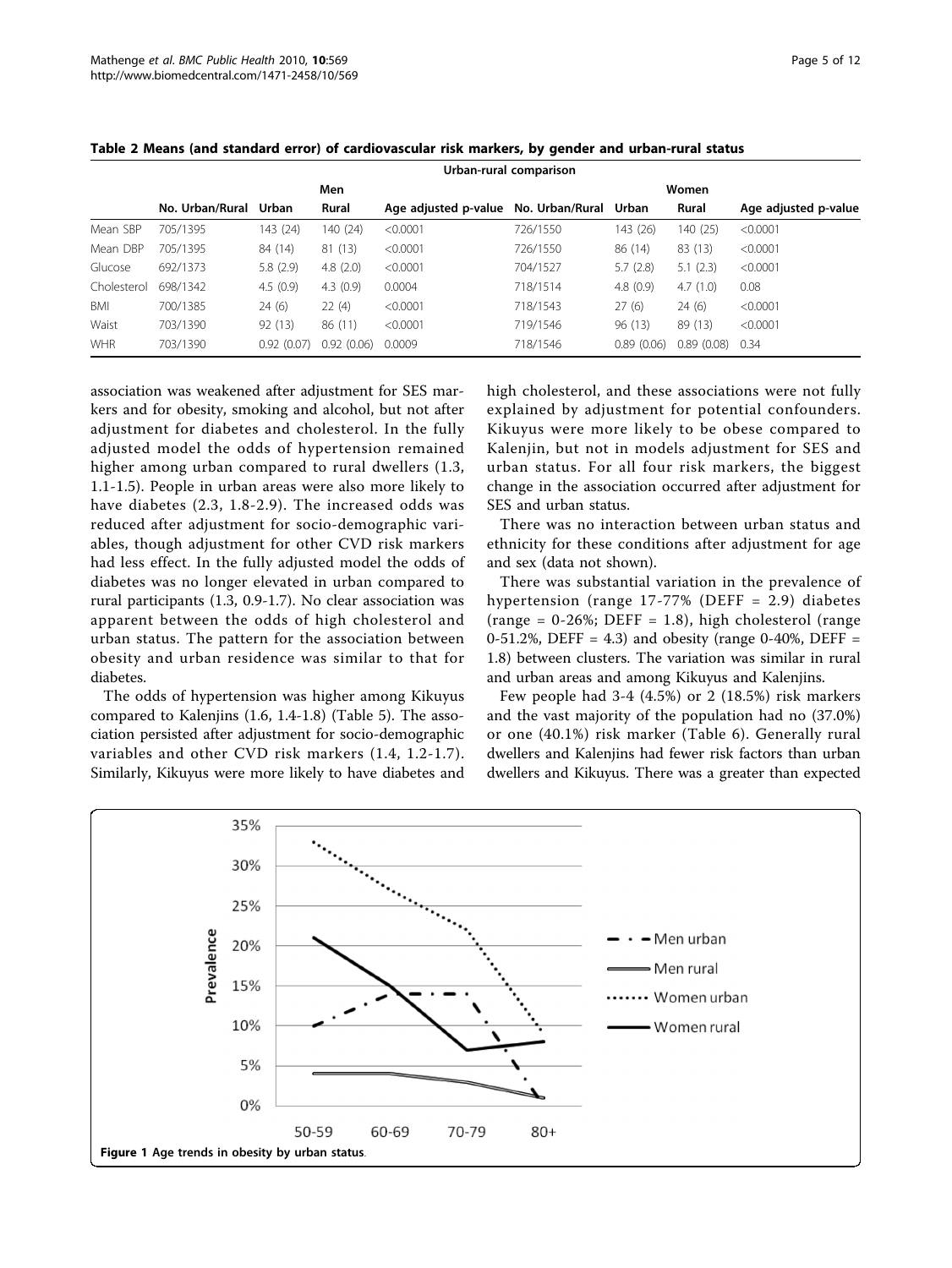<span id="page-5-0"></span>

frequency of people with 3-4 risk markers than would be expected by chance, and to a lesser extent a higher frequency of people with no risk markers, except among Kalenijn. Together, this provides evidence for clustering of risk markers within individuals, which was more apparent among rural versus urban dwellers, and among Kalenjins compared to Kikuyus.

Among people with hypertension, only 323 (15%) received drug treatment, 38 (2%) received diet treatment and 7 traditional medicine treatment (0.3%) (Table [7](#page-9-0)). Among those on drug treatment, only 98 (29%) had controlled hypertension. A far higher proportion of people with diabetes were receiving treatment (68%), which included insulin ( $n = 32$ ), tablets ( $n = 143$ ) and/or diet control ( $n = 43$ ). A further 10 received traditional treatment. For both hypertension and diabetes, treatment was more among people living in urban areas, women, older people and those with a higher SES score. Kalenjins were less likely to receive treatment for hypertension than Kikuyus (0.5, 0.3-0.8), but there was no difference for diabetes.

#### Sensitivity analysis

We assessed the impact of lowering the threshold random blood glucose level for the classification of "diabetes". Lowering the threshold to ≥10 mmol/L added an additional 13 cases to the original 283 cases (revised prevalence 6.9%), for  $\geq$ 9 mmol/L this was 41 cases

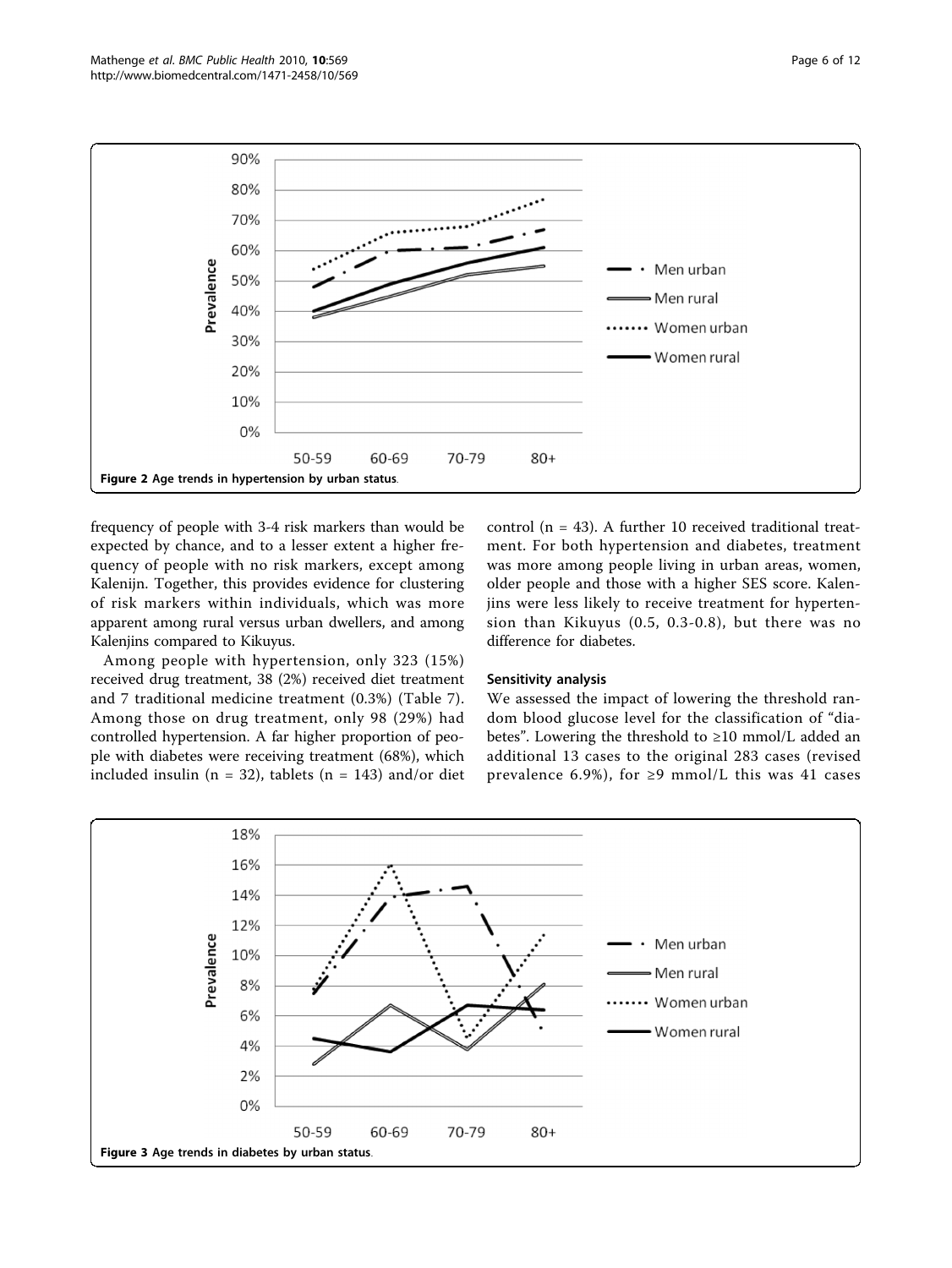<span id="page-6-0"></span>

|  | Table 3 Means (and standard error) of cardiovascular risk markers, by gender and ethnicity |  |  |  |  |  |  |
|--|--------------------------------------------------------------------------------------------|--|--|--|--|--|--|
|--|--------------------------------------------------------------------------------------------|--|--|--|--|--|--|

|             |                     | Kikuyu-Kalenjin comparison |            |                         |                     |            |             |                         |  |  |  |  |
|-------------|---------------------|----------------------------|------------|-------------------------|---------------------|------------|-------------|-------------------------|--|--|--|--|
|             |                     | Men                        |            |                         |                     | Women      |             |                         |  |  |  |  |
|             | No. Kikuyu/Kalenjin | Kikuyu                     | Kalenjin   | Age adjusted<br>p-value | No. Kikuyu/Kalenjin | Kikuyu     | Kalenjin    | Age adjusted<br>p-value |  |  |  |  |
| Mean SBP    | 1218/535            | 142 (24)                   | 139 (23)   | 0.007                   | 1531/473            | 142 (26)   | 136 (24)    | < 0.0001                |  |  |  |  |
| Mean DBP    | 1218/535            | 81 (13)                    | 81 (13)    | 0.85                    | 1531/473            | 84 (14)    | 82 (13)     | 0.02                    |  |  |  |  |
| Glucose     | 1209/515            | 5.5(2.6)                   | 4.4(1.7)   | < 0.0001                | 1516/449            | 5.5(2.6)   | 4.9 $(2.0)$ | < 0.0001                |  |  |  |  |
| Cholesterol | 177/524             | 4.4(1.0)                   | 4.2(0.7)   | < 0.0001                | 1496/466            | 4.8(1.0)   | 4.5(1.0)    | < 0.0001                |  |  |  |  |
| BMI         | 1207/534            | 23(5)                      | 21(4)      | < 0.0001                | 1519/469            | 26(6)      | 23(5)       | < 0.0001                |  |  |  |  |
| Waist       | 1213/535            | 89 (12)                    | 86 (11)    | 0.002                   | 1522/470            | 91 (14)    | 88 (13)     | < 0.0001                |  |  |  |  |
| <b>WHR</b>  | 1213/535            | 0.92(0.07)                 | 0.92(0.06) | 0.24                    | 1521/470            | 0.88(0.08) | 0.90(0.06)  | < 0.0001                |  |  |  |  |

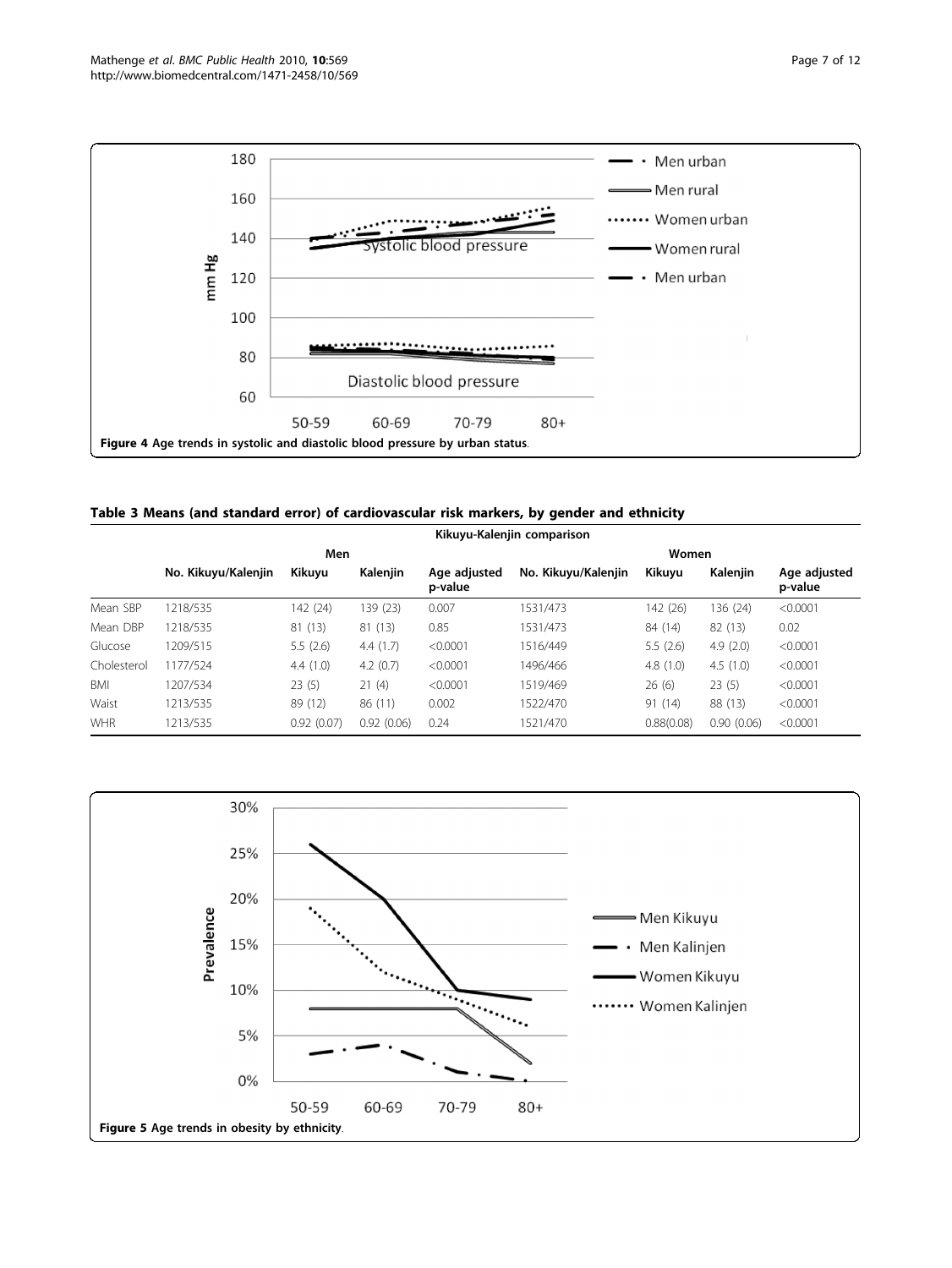<span id="page-7-0"></span>

(7.5%), for  $\geq$ 8 mmol/L this was 84 cases (8.5%) and for ≥7 mmol/L this was 180 cases (10.8%). At the least conservative threshold for diabetes  $(\geq 7 \text{ mmol/L})$  almost half of cases (42%) were receiving treatment.

## Discussion

This large survey in Kenya highlighted the high prevalence of CVD risk markers, particularly in urban areas. SES was a more important mediator of the association between the individual CVD risk markers and urban status than health behavior or other CVD markers. However, the urban-rural differences in hypertension and obesity were not explained fully after adjustment for SES, obesity, smoking, alcohol or other CVD risk markers. The prevalence of CVD risk markers was higher among Kikuyus than among Kalenjins. Again, these associations were not fully explained after adjustment for the possible confounders, including urban status. A high degree of clustering of these risk markers was apparent, both geographically and within individuals. The clustering within individuals was more marked among rural dwellers and Kalenjins, although they had fewer people with risk factors overall, potentially indicating that there were a few early adopters of these multiple risk factors compared to the more well established presence among urban dwellers and Kikuyus. Only 15% of people with hypertensive were receiving treatment, and this was particularly low among poorer

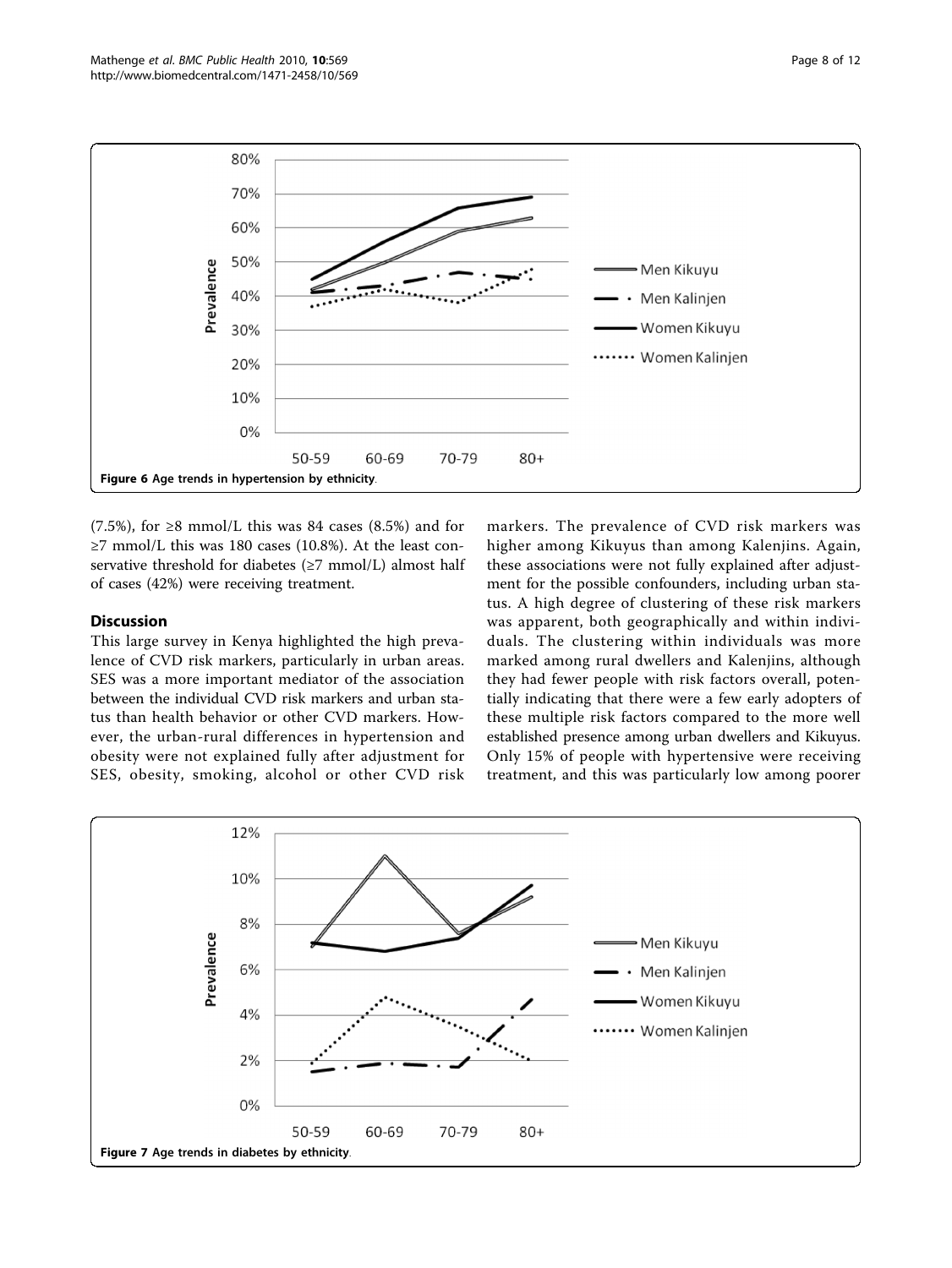<span id="page-8-0"></span>

#### Table 4 Rural-urban differences in the prevalence of CVD risk markers

|                       | Urban<br>$(n = 1431)$ | Rural<br>$(n = 2945)$ | Age and sex<br>adjusted OR<br>(95% CI) | Age, sex and socio-<br>demographic adjusted<br>OR (SES score) | Age, sex, BMI,<br>WHR, smoking,<br>alcohol | Age, sex,<br>diabetes.<br>cholesterol.<br>hypertension | <b>Fully</b><br>adjusted<br>model |
|-----------------------|-----------------------|-----------------------|----------------------------------------|---------------------------------------------------------------|--------------------------------------------|--------------------------------------------------------|-----------------------------------|
| Hypertension          | 812 (57%)             | 1379 (47%)            | $1.7(1.5-1.9)$                         | $1.4(1.2-1.6)$                                                | $1.4(1.2-1.6)$                             | $1.6(1.4-1.8)$                                         | $1.3(1.1-1.5)$                    |
| Normotensive          | 619 (43%)             | 1566 (53%)            | Baseline                               | <b>Baseline</b>                                               | Baseline                                   | Baseline                                               | Baseline                          |
| <b>Diabetic</b>       | 139 (10.0%)           | 144 (5.0%)            | $2.3(1.8-2.9)$                         | $1.3(1.0-1.7)$                                                | $2.0(1.5-2.5)$                             | $2.2(1.7-2.8)$                                         | $1.3(0.9-1.7)$                    |
| Normal                | 1256 (90.0%)          | 2756 (95.0%)          | Baseline                               | <b>Baseline</b>                                               | Baseline                                   | Baseline                                               | Baseline                          |
| High<br>cholesterol   | 316 (22%)             | 588 (21%)             | $1.2(1.0-1.4)$                         | $0.9(0.8-1.1)$                                                | $1.0(0.9-1.2)$                             | $1.1(0.9-1.3)$                                         | $0.9(0.7-1.1)$                    |
| Normal<br>cholesterol | 1100 (78%)            | 2268 (79%)            | Baseline                               | Baseline                                                      | Baseline                                   | Baseline                                               | Baseline                          |
| Obese                 | 287 (20%)             | 280 (10%)             | $2.3(1.9-2.8)$                         | $1.3(1.0-1.6)$                                                | $2.9(2.3-3.5)$                             | $2.2(1.8-2.7)$                                         | $1.5(1.2-1.9)$                    |
| Not obese             | 1131 (80%)            | 2648 (90%)            | Baseline                               | Baseline                                                      | Baseline                                   | Baseline                                               | Baseline                          |

## Table 5 Kikuyu-Kalenjin differences in the prevalence of CVD risk markers

|                       | <b>Kikuyus</b> | Kalenjins | Age and sex<br>adjusted OR<br>(95% CI) | Age, sex and socio-<br>demographic adjusted OR<br>(SES score and urban) | Age, sex, BMI,<br>WHR.<br>smoking,<br>alcohol | Age, sex,<br>diabetes.<br>cholesterol.<br>hypertension | <b>Fully</b><br>adjusted<br>model |
|-----------------------|----------------|-----------|----------------------------------------|-------------------------------------------------------------------------|-----------------------------------------------|--------------------------------------------------------|-----------------------------------|
| Hypertension          | 1445 (53%)     | 420 (42%) | $1.6(1.4-1.8)$                         | $1.3(1.1-1.5)$                                                          | $1.5(1.3-1.8)$                                | $1.5(1.3-1.7)$                                         | $1.4(1.2-1.7)$                    |
| Normotensive          | 1304 (47%)     | 588 (58%) | Baseline                               | Baseline                                                                | Baseline                                      | Baseline                                               | Baseline                          |
| Diabetic              | 219 (8%)       | 24 (2%)   | $3.4(2.2-5.3)$                         | $2.2(1.4-3.4)$                                                          | $3.4(2.2-5.4)$                                | $3.3(2.2-5.2)$                                         | $2.3(1.5-3.8)$                    |
| Normal                | 2506 (92%)     | 940 (98%) | Baseline                               | Baseline                                                                | Baseline                                      | Baseline                                               | Baseline                          |
| High<br>cholesterol   | 648 (24%)      | 142 (14%) | $1.8(1.5-2.2)$                         | $1.6(1.3-2.0)$                                                          | $1.6(1.3-2.0)$                                | $1.7(1.4-2.1)$                                         | $1.5(1.2-1.9)$                    |
| Normal<br>cholesterol | 2025 (76%)     | 848 (86%) | Baseline                               | Baseline                                                                | Baseline                                      | <b>Baseline</b>                                        | Baseline                          |
| Obese                 | 392 (14%)      | 80 (8%)   | $1.8(1.4-2.3)$                         | $1.0(0.8-1.3)$                                                          | $2.0(1.5-2.7)$                                | $1.7(1.3-2.2)$                                         | $1.0(0.7-1.4)$                    |
| Not obese             | 2334 (86%)     | 923 (92%) | Baseline                               | Baseline                                                                | Baseline                                      | <b>Baseline</b>                                        | Baseline                          |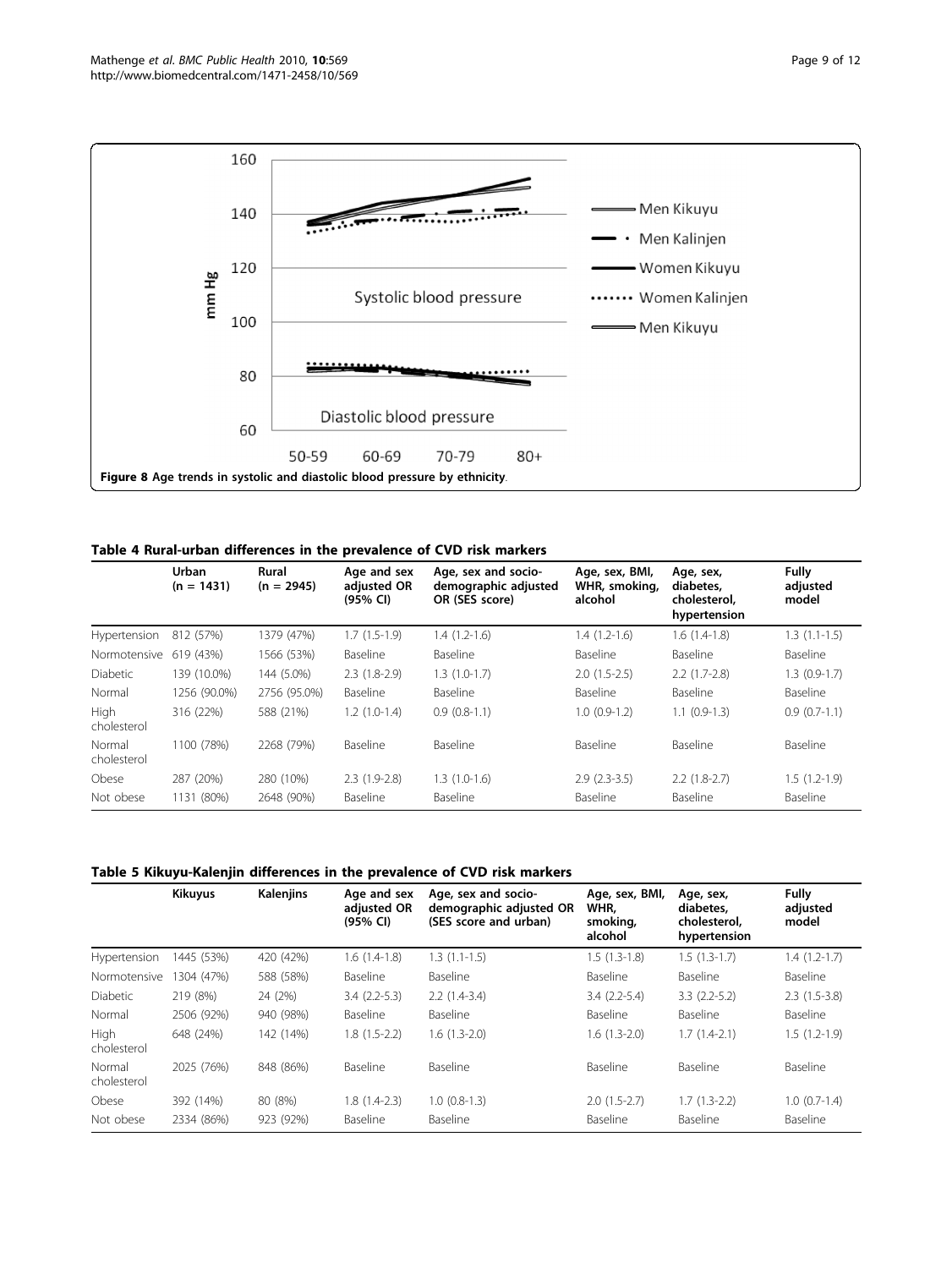| No. of risk markers*                                                              | Total group |                   | <b>Urban</b> |         |                           | Rural |       |                   | Kikuyu<br>Kalenjin |         |                   |     |                |      |     |
|-----------------------------------------------------------------------------------|-------------|-------------------|--------------|---------|---------------------------|-------|-------|-------------------|--------------------|---------|-------------------|-----|----------------|------|-----|
|                                                                                   | $Exp**$     | <b>Obs</b>        | O:E          | $Exp**$ | Obs                       | O:E   | Exp** | Obs               | O:E                | $Exp**$ | Obs               | O:E | $Exp**$        | Obs. | O:E |
| $\circ$                                                                           | 32.0        | 37.0              | 116          | 24.1    | 30.0                      | 124   | 36.3  | 40.4              | 111                | 28.3    | 33.1              | 117 | 44.8           | 47.0 | 105 |
|                                                                                   | 47.7        | 40.1              | 84           | 47.4    | 38.6                      | 81    | 47.1  | 40.9              | 87                 | 47.6    | 40.3              | 85  | 44.6           | 40.8 | -92 |
| 2                                                                                 | 17.9        | 18.5              | 103          | 23.8    | 24.9                      | 104   | 15.0  | 15.3              | 102                | 20.8    | 21.3              | 102 | 9.9            | 10.7 | 108 |
| $3 - 4$                                                                           | 2.3         | 4.5               | 193          | 4.4     | 6.5                       | 148   | 1.5   | 3.5               | 228                | 3.2     | 5.2               | 165 | 0.7            | 1.6  | 233 |
| $X^2$ (3 df)                                                                      |             | 71.6 P $< 0.0001$ |              |         | $27.0 \text{ p} < 0.0001$ |       |       | 39.3 $p < 0.0001$ |                    |         | 40.3 $p < 0.0001$ |     | 6.2 $p = 0.10$ |      |     |
| $\mathbf{r}$ , and $\mathbf{r}$ , and $\mathbf{r}$ , and $\mathbf{r}$<br>$\cdots$ |             |                   |              |         |                           |       |       |                   |                    |         |                   |     |                |      |     |

<span id="page-9-0"></span>Table 6 Clustering of risk markers by rural-urban status and ethnicity

\*Hypertension, obesity, diabetes and high cholesterol.

\*\*Based on random assortment of four risk marker.

people or rural dwellers. In contrast, more than two thirds of people with diabetes were receiving treatment, although this proportion fell if a lower blood glucose threshold was used for diagnosis of diabetes.

The urban-rural differences in CVD risk markers are likely to be explained by differences in health behavior, including diet and physical activity. These urban-rural differences in lifestyle may in turn explain some of the differences in CVD risk markers between Kikuyus and Kalenjins. However, Kikuyu and Kalenjin participants clearly differed in physical characteristics, such as height, weight and waist and hip circumferences, and these may exert metabolic consequences [[30\]](#page-11-0), and explain some of the differences in CVD risk markers.

The prevalence of hypertension in men in our survey was generally high compared to other world regions, and exceeded the prevalence in the Established Market Economies and Latin American Countries for the oldest age group [\[15](#page-11-0)]. For women in our survey the pattern was more typical to that seen in the sub-Saharan Africa

#### Table 7 Treatment for hypertension and diabetes

|                |                            |      | <b>Diabetes</b>             |                                         |             |    |                             |                                          |
|----------------|----------------------------|------|-----------------------------|-----------------------------------------|-------------|----|-----------------------------|------------------------------------------|
|                | <b>Drug</b><br>treatment * | No   | $\%$<br>treatment untreated | Multivariate adjusted OR<br>(95% CI)*** | Treatment** | No | $\%$<br>treatment untreated | Multivariate adjusted OR<br>(95% CI) *** |
| Number         | 323                        | 1868 |                             |                                         | 196         | 91 |                             |                                          |
| Rural          | 191                        | 621  | 76%                         | Baseline                                | 86          | 59 | 41%                         | Baseline                                 |
| Urban          | 132                        | 1247 | 90%                         | $1.6(1.2-2.1)$                          | 110         | 32 | 23%                         | $2.0(1.1-3.8)$                           |
| Language       |                            |      |                             |                                         |             |    |                             |                                          |
| Kikuyu         | 232                        | 1213 | 84%                         | Baseline                                | 152         | 69 | 31%                         | Baseline                                 |
| Kalenjin       | 20                         | 400  | 95%                         | $0.5(0.3-0.8)$                          | 15          | 10 | 40%                         | $0.9(0.3-2.1)$                           |
| Other          | 72                         | 255  | 78%                         | $1.3(0.9-1.8)$                          | 29          | 12 | 29%                         | $0.9(0.4-2.0)$                           |
| Age            |                            |      |                             |                                         |             |    |                             |                                          |
| 50-59          | 128                        | 726  | 85%                         | Baseline                                | 67          | 40 | 37%                         | Baseline                                 |
| 60-69          | 107                        | 561  | 84%                         | $1.7(1.2-2.3)$                          | 74          | 29 | 28%                         | $1.9(1.0-3.5)$                           |
| 70-79          | 57                         | 357  | 86%                         | $2.0(1.4-3.0)$                          | 34          | 12 | 26%                         | $3.3(1.4-7.9)$                           |
| $\geq 80$      | 31                         | 224  | 88%                         | $2.0(1.2-3.3)$                          | 21          | 10 | 32%                         | $2.6(0.9-7.3)$                           |
| Male           | 93                         | 923  | 91%                         | Baseline                                | 92          | 47 | 34%                         | Baseline                                 |
| Female         | 230                        | 945  | 80%                         | $3.4(2.5-4.5)$                          | 104         | 44 | 30%                         | $1.8(1.0-3.1)$                           |
| SES score      |                            |      |                             |                                         |             |    |                             |                                          |
| (poorest)      | 23                         | 456  | 95%                         | Baseline                                | 14          | 11 | 44%                         | Baseline                                 |
| $\overline{2}$ | 39                         | 456  | 92%                         | $1.4(0.8-2.3)$                          | 19          | 22 | 54%                         | $0.7(0.3-2.1)$                           |
| 3              | 87                         | 493  | 85%                         | $2.7(1.7-4.4)$                          | 60          | 24 | 29%                         | $2.3(0.9-5.9)$                           |
| 4 (richest)    | 169                        | 456  | 73%                         | $4.7(2.9-7.7)$                          | 102         | 33 | 24%                         | $2.2$ (0.8-5.8)                          |
| Schooling      |                            |      |                             |                                         |             |    |                             |                                          |
| Any            | 249                        | 1217 | 83%                         | $1.3(1.1-1.5)$                          | 41          | 24 | 37%                         | $1.2$ (0.8-1.8)                          |
| None           | 74                         | 651  | 90%                         | Baseline                                | 155         | 67 | 30%                         | Baseline                                 |

\*Treatment for hypertension included drug treatment only.

\*\*Treatment for diabetes included insulin, tablets or diet control.

\*\*\* Adjusted for age, sex, urban/rural, ethnic group, SES score, schooling.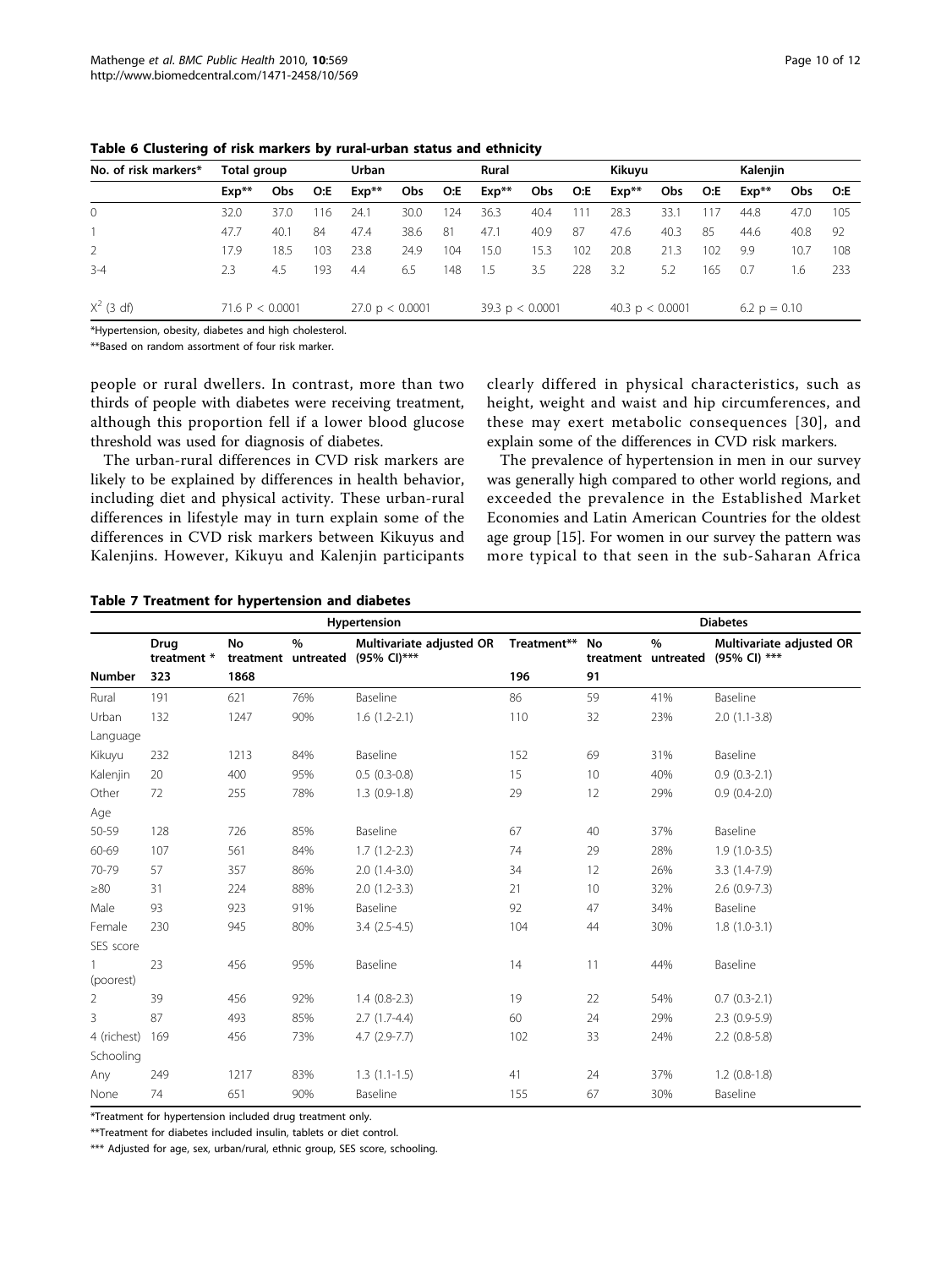<span id="page-10-0"></span>region. Other studies from Africa confirm the higher prevalence of hypertension, diabetes and obesity in urban compared to rural populations [11,12,[14](#page-11-0),[16](#page-11-0),[17](#page-11-0),[19](#page-11-0),[39\]](#page-11-0). Previous surveys confirm our finding of a higher prevalence of obesity among women compared to men in Africa [12[-14\]](#page-11-0), and suggest that BMI differences between rural and urban areas drive differences in diabetes prevalence [\[39](#page-11-0)]. Few people with hypertension were currently treated in the Nakuru survey, which is consistent with the findings from other African settings [7[,17,40\]](#page-11-0), while the proportion of people with diabetics receiving treatment was higher than in other surveys [\[39\]](#page-11-0).

The high prevalence of CVD markers in Nakuru, particularly hypertension, is likely to be of substantial public health importance, as untreated hypertension is an important modifiable risk factor for stroke in Africa [7,[41](#page-11-0)]. This is compounded by the low proportion of hypertensives receiving treatment in this population, although the situation was better for diabetes. The rise of non communicable diseases are likely to put further pressure on an already overstretch primary health care system [9], and so prevention is important potentially through reducing obesity and salt intake [[23](#page-11-0),[42,43\]](#page-11-0). Further studies investigating means of reducing hypertension in Africa are needed urgently [\[44](#page-11-0)].

There were a number of limitations to this study. The study design was a cross-sectional survey, and so we could not take account of the temporal relationship between potential risk markers and outcomes. We measured blood pressure on only one day and so regression to the mean was possible, and one cuff size was used for all participants. The blood glucose measures were obtained from non-fasting blood samples, rather than through use of the oral glucose tolerance test or fasting blood glucose, and this may have underestimated the prevalence of diabetes. Lowering the threshold blood glucose level cut-off for the definition of diabetes increased the prevalence, however, this was not substantial until the level was reduced to >7 mmol/L. We measured smoking and alcohol status, but we did not assess physical activity or diet or other blood markers (e.g. renin), which were potentially important explanatory variables. Although we measured BMI and WHR, it would have been useful to include bioimpedance as a measure of body fat. Classifying people as "Kikuyu" or "Kalenjin" on the basis of their mother tongue may have been over-simplistic. This study also had important strengths. There was a high response rate, and the sample was representative across Nakuru, limiting the impact of selection bias. We included a measure of SES which was previously validated for this area [[37\]](#page-11-0). The measures of blood pressure and anthropometry were assessed by trained medical staff.

#### Conclusions

The burden of CVD risk markers is high in Kenya, particularly in urban areas. Exploring differences in CVD risk markers between ethnic groups may help us to elucidate the epidemiology of these conditions in Africa.

#### Abbreviations

BMI: Body Mass Index; CHD: Coronary heart disease (CHD); CVD: Cardiovascular disease; DBP: Diastolic blood pressure; DEFF: Design effect; IOV: Inter observer variation; MI: Myocardial infarction; SBP: Systolic blood pressure; SES: Socio-economic status; WHR: Waist hip ratio.

#### Acknowledgements

This study was funded by a grant from the British Council for Prevention of Blindness and through support from the Fred Hollows Foundation.

#### Authors' contributions

WM was responsible for carrying out the fieldwork and the cleaning and preparation of the database. HK and AF assisted with the design and supervision of the fieldwork. HK was primarily responsible for the data analysis and producing the first draft of the paper. All authors read and approved the final manuscript.

#### Competing interests

The authors declare that they have no competing interests.

Received: 17 May 2010 Accepted: 22 September 2010 Published: 22 September 2010

#### References

- Lopez AD, Mathers CD, Ezzati M, Jamison DT, Murray CJ: [Global and](http://www.ncbi.nlm.nih.gov/pubmed/16731270?dopt=Abstract) [regional burden of disease and risk factors, 2001: systematic analysis of](http://www.ncbi.nlm.nih.gov/pubmed/16731270?dopt=Abstract) [population health data.](http://www.ncbi.nlm.nih.gov/pubmed/16731270?dopt=Abstract) Lancet 2006, 367(9524):1747-1757.
- 2. Jamison DT, Feachem FG, Makgoba MW, Bos ER, Baingana FK, Hofman KJ, Rogo KO, (Eds.): Disease and Mortality in Sub-Saharan Africa Washington D. C.: World Bank 2006.
- 3. Mathers CD, Bernard C, Iburg K, Inoue M, Ma Fat D, Shibuya K, Stein C, Tomijima N: The Global Burden of Disease in 2002: data sources, methods and results.Edited by: World Health Organization. Geneva: World Health Organization; 2003:.
- 4. Walker AR, Walker BF, Segal I: [Some puzzling situations in the onset,](http://www.ncbi.nlm.nih.gov/pubmed/14971192?dopt=Abstract) [occurrence and future of coronary heart disease in developed and](http://www.ncbi.nlm.nih.gov/pubmed/14971192?dopt=Abstract) [developing populations, particularly such in sub-Saharan Africa.](http://www.ncbi.nlm.nih.gov/pubmed/14971192?dopt=Abstract) J R Soc Promot Health 2004, 124(1):40-46.
- 5. Mensah GA: [Ischaemic heart disease in Africa.](http://www.ncbi.nlm.nih.gov/pubmed/18552223?dopt=Abstract) Heart 2008, 94(7):836-843.
- 6. Rao C, Lopez AD, Hemed Y: Causes of Death. In Disease and Mortality in Sub-Saharan Africa. Edited by: Jamison D, Feachem FG, Makgoba MW, Bos ER, Baingana FK, Hofman KJ, Rogo KO. Washington D.C.: World Bank; , 2 2006:.
- 7. Walker RW, McLarty DG, Kitange HM, Whiting D, Masuki G, Mtasiwa DM, Machibya H, Unwin N, Alberti KG: [Stroke mortality in urban and rural](http://www.ncbi.nlm.nih.gov/pubmed/10905244?dopt=Abstract) [Tanzania. Adult Morbidity and Mortality Project.](http://www.ncbi.nlm.nih.gov/pubmed/10905244?dopt=Abstract) Lancet 2000, 355(9216):1684-1687.
- 8. Mensah GA: [Epidemiology of stroke and high blood pressure in Africa.](http://www.ncbi.nlm.nih.gov/pubmed/18308869?dopt=Abstract) Heart 2008, 94(6):697-705.
- 9. Tollman SM, Kahn K, Sartorius B, Collinson MA, Clark SJ, Garenne ML: [Implications of mortality transition for primary health care in rural South](http://www.ncbi.nlm.nih.gov/pubmed/18790312?dopt=Abstract) [Africa: a population-based surveillance study.](http://www.ncbi.nlm.nih.gov/pubmed/18790312?dopt=Abstract) Lancet 2008, 372(9642):893-901.
- 10. Omran AR: [The epidemiologic transition. A theory of the epidemiology](http://www.ncbi.nlm.nih.gov/pubmed/5155251?dopt=Abstract) [of population change.](http://www.ncbi.nlm.nih.gov/pubmed/5155251?dopt=Abstract) Milbank Mem Fund Q 1971, 49(4):509-538.
- 11. van der Sande MA, Bailey R, Faal H, Banya WA, Dolin P, Nyan OA, Ceesay SM, Walraven GE, Johnson GJ, McAdam KP: [Nationwide prevalence](http://www.ncbi.nlm.nih.gov/pubmed/9391506?dopt=Abstract) [study of hypertension and related non-communicable diseases in The](http://www.ncbi.nlm.nih.gov/pubmed/9391506?dopt=Abstract) [Gambia.](http://www.ncbi.nlm.nih.gov/pubmed/9391506?dopt=Abstract) Trop Med Int Health 1997, 2(11):1039-1048.
- 12. Kamadjeu RM, Edwards R, Atanga JS, Kiawi EC, Unwin N, Mbanya JC: [Anthropometry measures and prevalence of obesity in the urban adult](http://www.ncbi.nlm.nih.gov/pubmed/16970806?dopt=Abstract)